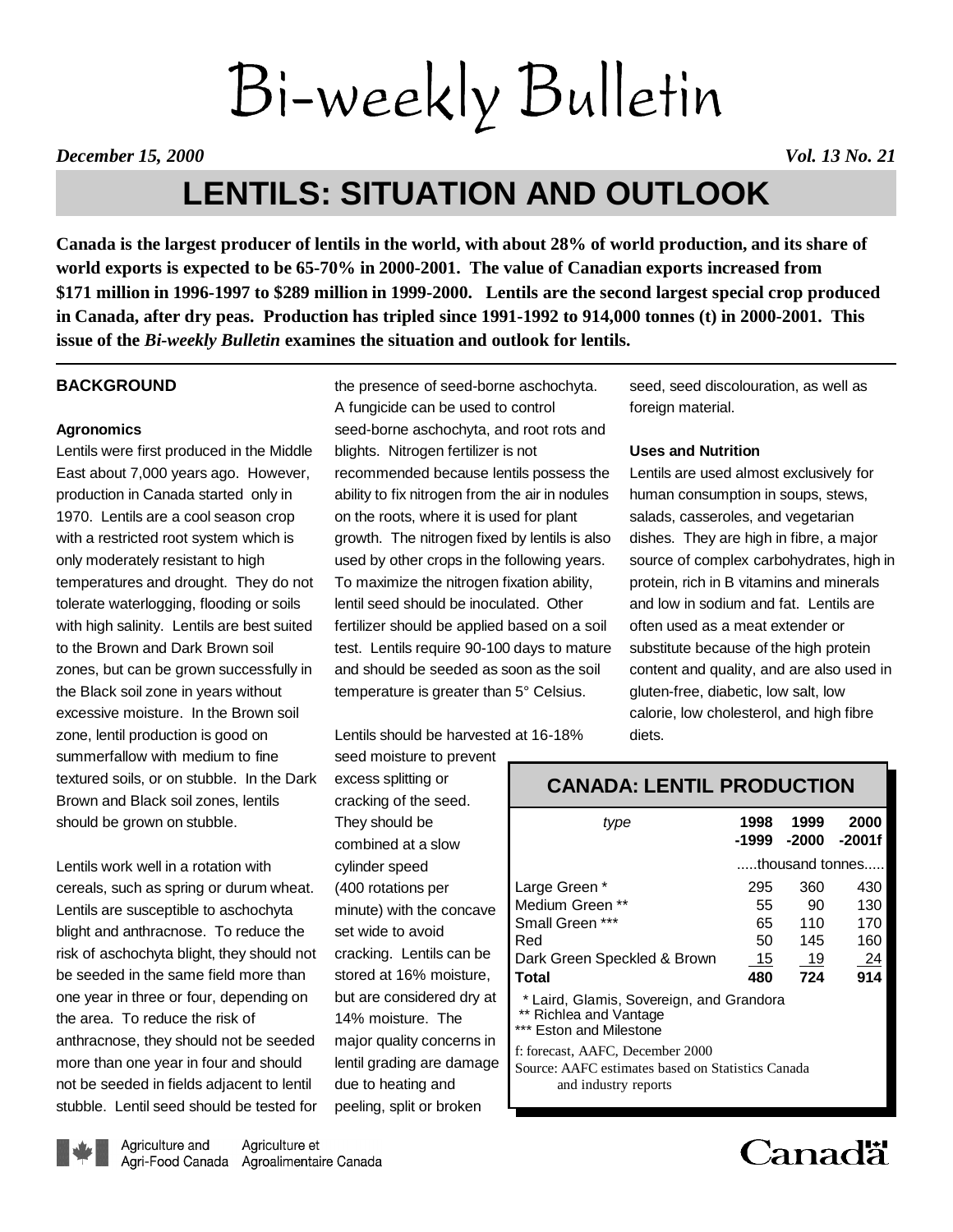# **WORLD**

# **Production**

World lentil production has been trending upwards from 2.65 million tonnes (Mt) in 1991-1992 to 2.96 Mt in 1999-2000. Most of the growth occurred in Canada which produced 13% of world lentils in 1991-1992 and 24% in 1999-2000. During this period, Australia was the only other country to have significant growth in lentil production, while production in Turkey decreased significantly. For 1999-2000, world production increased by 4% from 1998-1999 due to increased production in Canada. The top three producing countries (India, Canada, and Turkey) accounted for nearly 70% of world production.

# **Consumption and Trade**

On average, about 75% of lentils are consumed in the countries where they are produced. During the 1990s, world trade has been trending upwards from 423,000 t in 1991 to 737,000 t in 1998, the latest year for which trade data is available. In 1998, the top two exporting countries (Canada and Turkey) accounted for 72% of world exports. Imports were distributed much more widely than exports, with the top ten importing countries accounting for 63% of imports. The main importing countries were Sri Lanka, Egypt, Turkey, India, Spain, Algeria, Colombia, Pakistan, France, and Peru.

# **CANADA**

# **Production**

Canadian production increased by 50% in 1999-2000 to a record 724,000 t. Saskatchewan produced about 97% of Canadian lentils and the remainder was produced in Alberta and Manitoba. Canada has been mainly a producer of green lentils, although the production of red lentils is increasing and accounted

for about 20% of the production in 1999-2000. Production of dark green speckled and brown lentils is small, accounting for only about 3% of lentil production. The Canadian lentil harvest generally occurs during the period from mid-August to early October.

# **Marketing**

All of the lentils produced in Canada are sold on the open market to dealers. There are about 40 dealers across the Prairie Provinces who buy, clean and ship lentils to domestic and export customers. Lentils are shipped mainly in containers, although there are also bulk shipments. The dealers range from large corporations and

producer co-operatives to small family-owned businesses. There are several processing plants in Saskatchewan capable of de-hulling and splitting red and green lentils for the world market. Some lentils are grown under production contracts, which guarantee a price for part of the production, but most are sold on the spot

| <b>WORLD: LENTIL PRODUCTION</b>       |                                                                                                                           |               |                   |                 |                         |  |
|---------------------------------------|---------------------------------------------------------------------------------------------------------------------------|---------------|-------------------|-----------------|-------------------------|--|
|                                       | 1996<br>-1997                                                                                                             | 1997<br>-1998 | 1998<br>-1999     | 1999<br>$-2000$ | 2000<br>$-2001$         |  |
|                                       | .thousand tonnes                                                                                                          |               |                   |                 |                         |  |
| Canada *                              | 403                                                                                                                       | 379           | 480               | 724             | 914                     |  |
| India                                 | 714                                                                                                                       | 883           | 850               | 900             | 900                     |  |
| Turkey **                             | 645                                                                                                                       | 515           | 540               | 400             | 380                     |  |
| Bangladesh                            | 170                                                                                                                       | 171           | 163               | 165             | 165                     |  |
| Australia ***                         | 38                                                                                                                        | 36            | 46                | 103             | 145                     |  |
| Nepal                                 | 118                                                                                                                       | 124           | 114               | 132             | 135                     |  |
| <b>United States **</b>               | 60                                                                                                                        | 108           | 88                | 108             | 135                     |  |
| China                                 | 120                                                                                                                       | 107           | 128               | 125             | 120                     |  |
| Syria                                 | 152                                                                                                                       | 88            | 154               | 43              | 105                     |  |
| Iran                                  | 120                                                                                                                       | 83            | 95                | 95              | 95                      |  |
| Other                                 | 233                                                                                                                       | 186           | 195               | 165             | 178                     |  |
| World                                 | 2,773                                                                                                                     | 2,680         | 2,853             | 2,961           | 3,272                   |  |
| $\sim$<br>$\mathbf{r}$ . $\mathbf{r}$ | $\mathcal{L}$ and $\mathcal{L}$ and $\mathcal{L}$ and $\mathcal{L}$ and $\mathcal{L}$ and $\mathcal{L}$ and $\mathcal{L}$ | $\sim$ $\sim$ | $1.1.1$ T $(1.1)$ |                 | $1 + b + b + b + c + c$ |  |

Source: FAO, except \*Statistics Canada, \*\*USDA, and \*\*\*ABARE December 2000

# **CANADA: LENTIL SUPPLY AND DISPOSITION**

| August-July<br>crop year                                                                              | 1996<br>-1997                | 1997<br>-1998                       | 1998<br>$-1999$                | 1999<br>$-2000$          | 2000<br>$-2001f$                             |
|-------------------------------------------------------------------------------------------------------|------------------------------|-------------------------------------|--------------------------------|--------------------------|----------------------------------------------|
| Harvested Area (thousand ha)<br>Yield (t/ha)                                                          | 304<br>1.33                  | 329<br>1.15                         | 372<br>1.29                    | 497<br>1.46              | 688<br>1.33                                  |
|                                                                                                       |                              |                                     |                                | thousand tonnes          |                                              |
| Carry-in Stocks<br>Production<br>Imports<br><b>Total Supply</b>                                       | 127<br>403<br>4<br>534       | 140<br>379<br>$\overline{4}$<br>523 | 65<br>480<br>7<br>552          | 60<br>724<br>- 10<br>794 | 80<br>914<br>5<br>999                        |
| Exports<br><b>Total Domestic Use</b><br><b>Total Use</b>                                              | 286<br>108<br>394            | 349<br>109<br>458                   | 372<br><u>120</u><br>492       | 520<br><u>194</u><br>714 | 640<br>204<br>844                            |
| <b>Carry-out Stocks</b>                                                                               | 140                          | 65                                  | 60                             | 80                       | 155                                          |
| Stocks-to-Use Ratio (%)                                                                               | 36                           | 14                                  | 12                             | 11                       | 18                                           |
| Average producer price (\$/t)                                                                         | 470                          | 324                                 | 381                            | 380                      | 300-330                                      |
| Harvested Area (thousand ac.)<br>Yield (lb/ac.)<br>Production (Mlb)<br>Average producer price (\$/lb) | 751<br>1,187<br>888<br>0.213 | 813<br>1,026<br>836<br>0.147        | 919<br>1,151<br>1,058<br>0.173 | 1,228<br>1,303<br>1,596  | 1,700<br>1,187<br>2,015<br>0.172 0.141-0.154 |
| f: forecast, AAFC, December 2000<br>Source: Statistics Canada and AAFC                                |                              |                                     |                                |                          |                                              |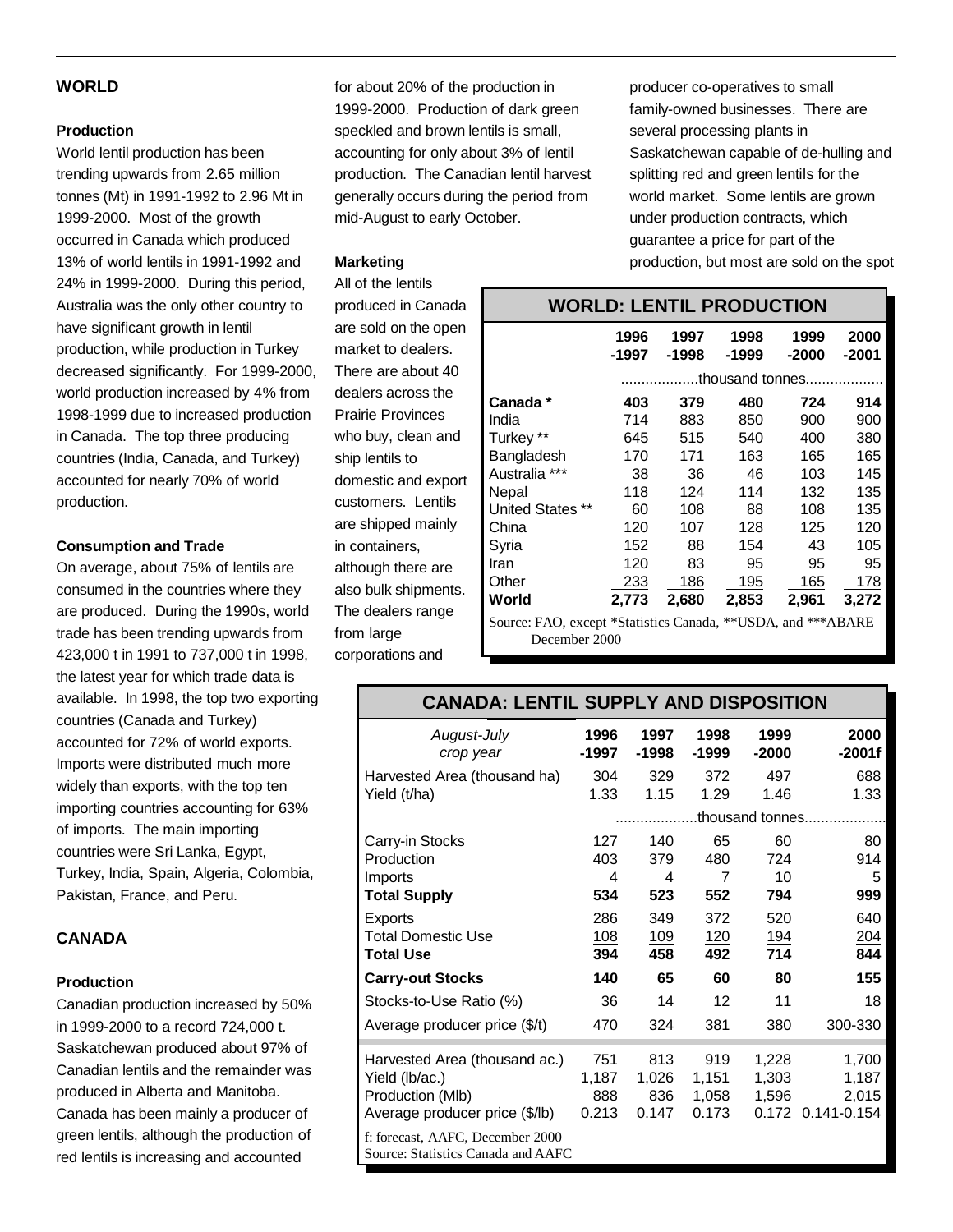market. Market development activities are conducted under the leadership of Pulse Canada, a national organization of producers, processors, and exporters.

# **Prices**

Canadian prices are determined on an export basis because Canada exports about 75% of its production. The average price, over all types and grades, peaked at about \$470 per tonne (/t) in 1996-1997, but dropped to \$324/t in 1997-98, then recovered to \$380/t in 1998-1999 and 1999-2000. The substitution of one type of lentil with another is very limited. Therefore, it is common for wide price spreads to exist between different types of lentils. In 1999-2000, the prices of Laird and Eston lentils were considerably higher than the other types. Since there is no futures market for lentils, prices are negotiated directly between the dealers and customers, based on supply and demand factors for each type of lentil, for immediate delivery or for delivery at some future date.

# **Domestic Use**

Canadian domestic use, which includes food, feed, seed, dockage, and waste, accounts for about 25% of production. It has been increasing in line with increased production. Only a small amount of low grade lentils is used for livestock feed. Lentils are generally used for food and either, canned, packaged dry for retail sale, or processed into soups, stews, flour, and snack food.

### **Exports**

Canadian lentil exports have been increasing in line with increased production. Canadian exports were 209,000 t in 1991-1992, but rose to 520,000 t in 1999-2000. Canadian lentil exports are mostly to western Europe, the Middle East, northern Africa and the

western hemisphere. The main importing countries, in order of importance, for 1999- 2000 were: Turkey, Colombia, Algeria, Morocco, Spain, Egypt, Italy, Mexico, France, and Belgium. Although Lairds are exported all over the world, the main destinations are Spain, north-western and southern Europe, Algeria, South

America, and Central America (except Mexico). Richleas are exported mainly to the United States, north-western Europe, Spain and northern Africa. Estons are exported mainly to Morocco, Greece, Italy, Egypt, and Mexico. Reds are exported mainly to the Indian sub-continent, the Middle East and northern Africa, mostly de-hulled and split. Dark green speckled are exported mainly to France and brown mainly to Spain. Canadian producers and dealers are far more dependent on trade than their counterparts in most other countries.

# **OUTLOOK**

#### **World: 2000-2001**

World production increased by 13% to about 3.27 Mt largely due to increased production in Canada. Total supply increased by 10% to about 3.57 Mt. Canada accounted for 28% of world production, compared to 24% in 1999- 2000.

# **Canada: 2000-2001**

Canadian harvested area increased by 38% to 688,000 hectares (ha) due to relatively good lentil price prospects compared to most other crops. Production increased by 26% to 914,000 t, with about 97% of the lentils produced in Saskatchewan. Five varieties of green

# **CANADA: LENTIL EXPORTS**

| August-July<br>crop year                                      | 1996<br>-1997   | 1997<br>-1998 | 1998<br>$-1999$ | 1999<br>$-2000$ | 2000<br>-2001f |  |
|---------------------------------------------------------------|-----------------|---------------|-----------------|-----------------|----------------|--|
|                                                               | thousand tonnes |               |                 |                 |                |  |
| Middle East                                                   | 18              | 34            | 44              | 136             | 175            |  |
| South America                                                 | 93              | 110           | 94              | 121             | 140            |  |
| Europe                                                        | 105             | 112           | 100             | 117             | 120            |  |
| Africa                                                        | 42              | 44            | 73              | 93              | 115            |  |
| Central America                                               |                 |               |                 |                 |                |  |
| and Caribbean                                                 | 18              | 25            | 28              | 27              | 40             |  |
| Asia and Oceania                                              | 3               | 10            | 24              | 22              | 40             |  |
| <b>United States</b>                                          | 7               | 14            | 9               | 4               | 10             |  |
| Total                                                         | 286             | 349           | 372             | 520             | 640            |  |
| f: forecast, AAFC, December 2000<br>Source: Statistics Canada |                 |               |                 |                 |                |  |

lentils (Glamis, Sovereign, Grandora, Vantage, and Milestone) were introduced for commercial production. However, the seed supply available for seeding the Glamis, Sovereign, Grandora, and Vantage varieties was limited. It has become customary to refer to green lentils as large, medium, and small (based on seed size) because of the introduction of the new varieties. Large green lentils now include Laird, Glamis, Sovereign, and Grandora varieties, medium green lentils include Richlea and Vantage varieties, and small green lentils include Eston and Milestone varieties. The red lentil production consists of the varieties Crimson and Redwing, as well as two new varieties, Redcap and Robin, introduced in 2000- 2001. However, the seed supply of Redcap and Robin was limited. Although production data by type is not available, there are indications that production of all types of lentils increased. The quality of the crop was average, but better than in 1999-2000.

Total supply increased by 26% to 999,000 t, but exports are forecast to increase by 23% to 640,000 t because of strong demand and the increased Canadian share of total world supply. Canada's share of world exports is expected to grow to about 65-70%.